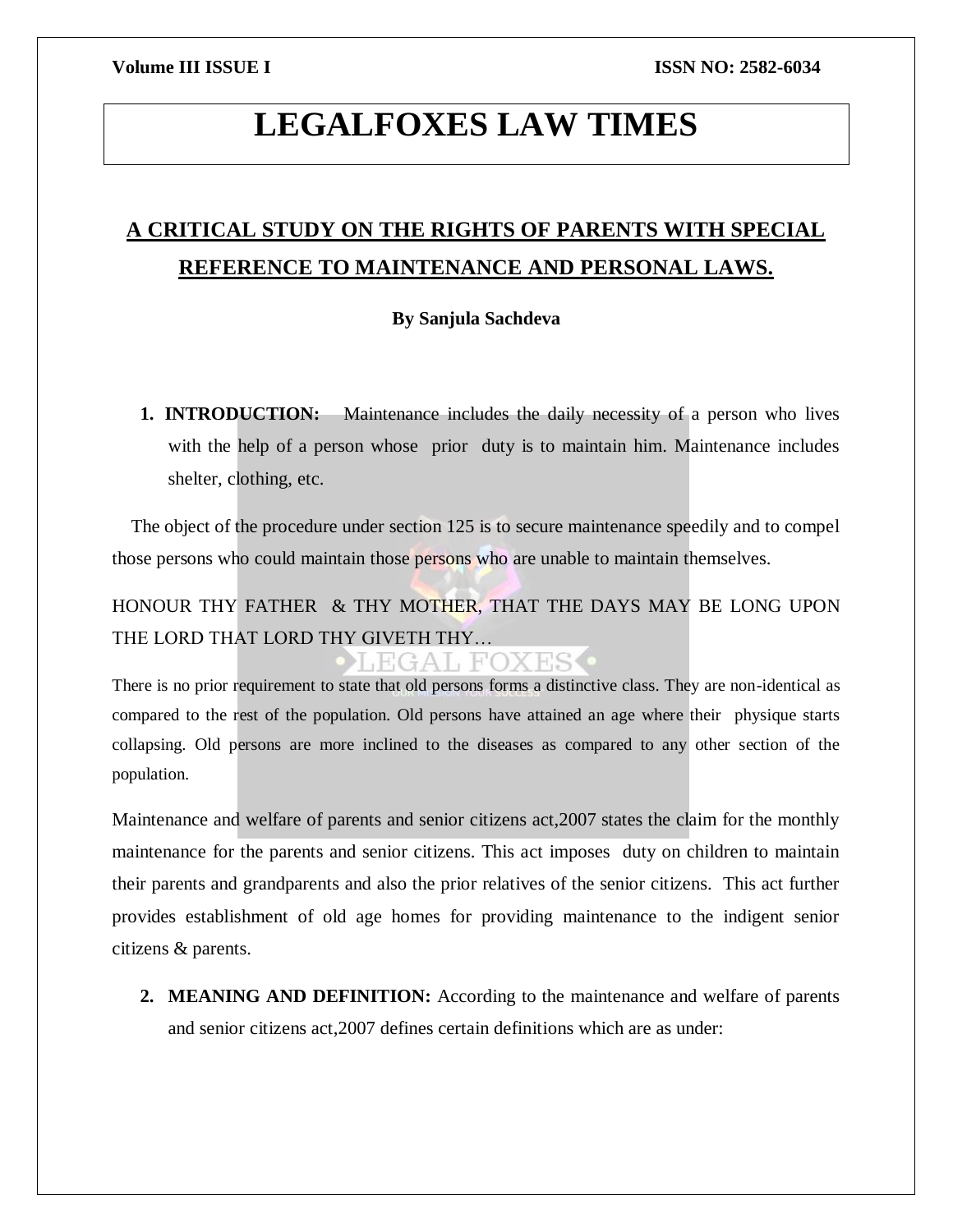- **Children-** Children includes son, daughter ,grandson, grand daughter, son-in-law, daughter-in-law but it does not include minor in the act.
- **Maintenance-** Maintenance means that to secure the maintenance for children, father, mother and old persons by providing daily necessities to the person such as food, clothing, shelter, etc.
- **Parent-** Parent means father or mother whether biological, adoptive or step father or mother, whether or not parents which includes mother and father are senior citizens.
- **Property-** Any kind of property whether movable or immovable, ancestral or self acquired, tangible or intangible and which includes rights or interests in such kind of property.
- **Relative-**Relative means a person who is a legal heir of a senior citizen who is childless who is not a minor and would have his possession over his property after his death.
- **Senior citizen-** Senior citizen means any person who has attained the age of 60 years or above.

### **3. IDENTIFYING A RIGHT TO SPECIAL PRIVILEGE:**

"If all men are created equal and remained equal throughout their lives therefore the same laws would apply to all men. But "we know" that men are unequal consecutively, a right conferred on the persons that they shall not be denied "equal protection of law", cannot mean the protection of same laws for all  $\&$  to separate persons similarly situated from those who are not we must 'discriminate', i.e., act on the basis of a difference between persons , or observe distinction carefully between persons who are and persons who are not similarly situated."

In Indira Sawhney v. Union of India, it has been laid down that to bring the equality among the unequality , it is necessary to adopt positive measures to abolish unequality.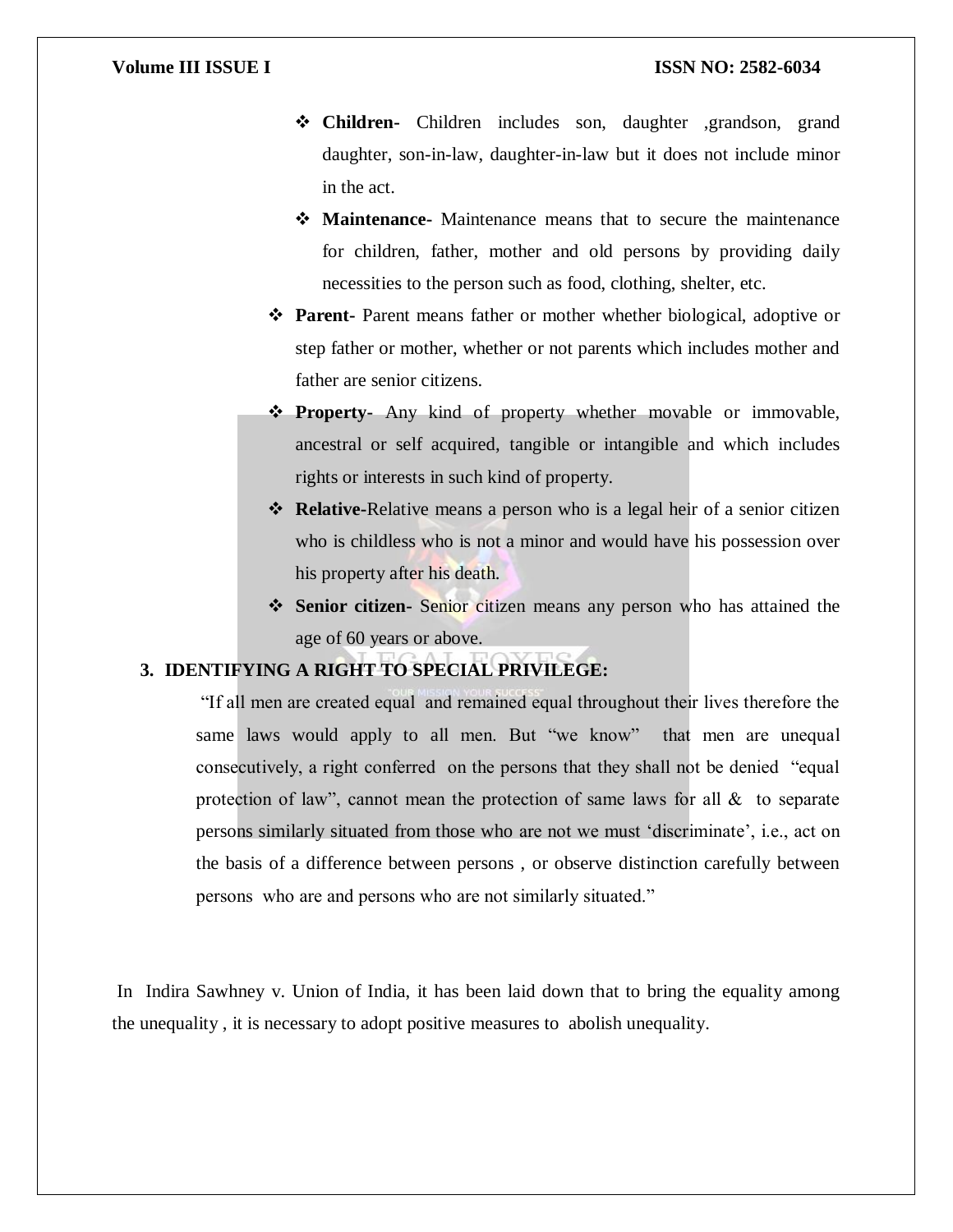## **4. HISTORICAL BACKGROUND OF THE MAINTENANCE AND WELFARE OF PARENTS AND SENIOR CITIZENS ACT,2007: INTERNATIONAL PERSPECTIVE-**

 Old age is a worldwide issue in today's scenario. In this scenario, those persons have become burden on their families and their state itself and has been retired who have served their society in their younger age and also served for the services or the public posts. For the due purpose to find out the cost effective and the human ways to empower, assistance and the care required for the old age people. The utmost concerned segment of the population is international community.

The motive for the International plan of ageing is to deal effectively with the ageing of the population and to address the needs of the older people by strengthening capacities of the government. It promotes both regional as well as international cooperation.

International plan of ageing includes 62 recommendations for the action addressed to the research and the data collection with the sectoral areas which includes health and the nutrition, protection of the old age people, housing, family, education, etc.

**ANTIONAL PERSPECTIVE-Various statutes are being enumerated by the** parliament namely provisions relating to the rights of parents and the prior duties of the children.

## **5. CONSTITUTIONAL PERSPECTIVE VIDE ARTICLE 41 AND ARTICLE 46:** As far as it is approachment of old age, problems such as physical and mental problems has become a part of daily affairs. The old age person is unable to work for his livelihood due to this disorder and it makes him to be dependent on others. In order to protect the interests of elderly people, the constitutional framers have inserted certain provisions on this subject under part IV of the Constitution i.e. Directive Principles of State Policy.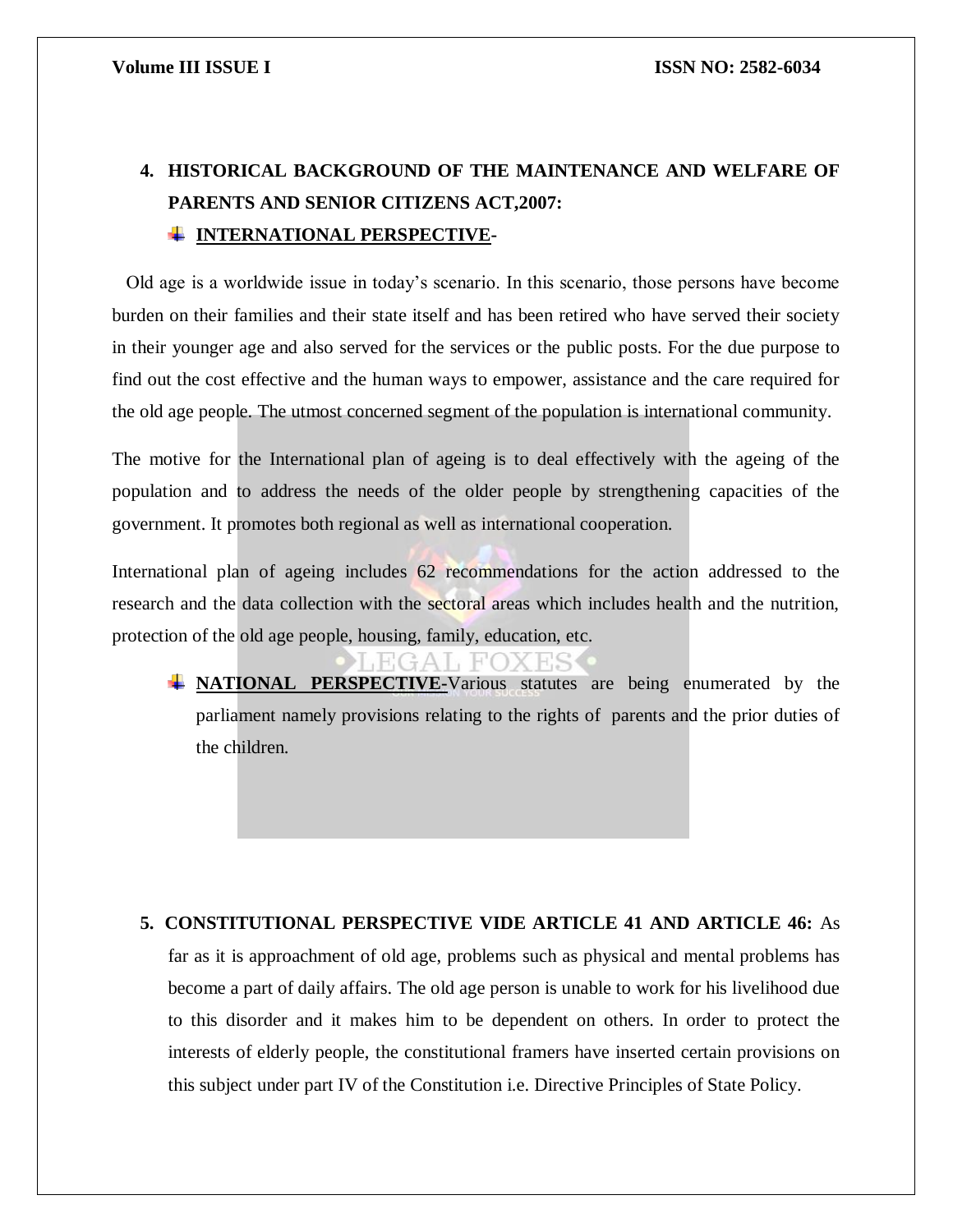Older persons should have their income support from their families and the community and have opportunity to work for obtaining income to obtain adequate access to food, water, housing, clothing and health care. Its their own choice to reside in their houses as long as it is possible. The legal right can be secured by affirming their right to maintenance of the elderly persons which will help them in securing financial security.

Section 41 states that limits the economic capacity which makes effective provision for the development and which secures right to work, education and public assistance in case of unemployment, sickness and disablement and in any other case of desertion & neglect. In order to provide job opportunities and other help to the elderly they could put obligation on them so that they could earn their livelihood by their own and have a independent life.

Section 46 states that above impose a positive obligation on the state to promote with special care i.e. economic interests of the weaker section of the society and to protect them from social injustice and all forms of exploitation.

In the case of PUCL v. UOI which relates to food filed by People's Union for Civil Liberties, the Supreme Court held that the most importance is to check that food is being provided to the aged, disabled, destitute women and men who are in lack of starvation, danger of pregnancy and destitute children, especially in such cases where the person or the family members do not have sufficient funds to provide food for them.

As far as it is approachment of old age, problems such as physical and mental problems has become a part of daily affairs. The old age person is unable to work for his livelihood due to this disorder and it makes him to be dependent on others. In order to protect the interests of elderly people, the constitutional framers have inserted certain provisions on this subject under part IV of the Constitution i.e. Directive Principles of State Policy.

Section 41 states that limits the economic capacity which makes effective provision for the development and which secures right to work, education and public assistance in case of unemployment, sickness and disablement and in any other case of desertion & neglect. In order to provide job opportunities and other help to the elderly they could put obligation on them so that they could earn their livelihood by their own and have a independent life.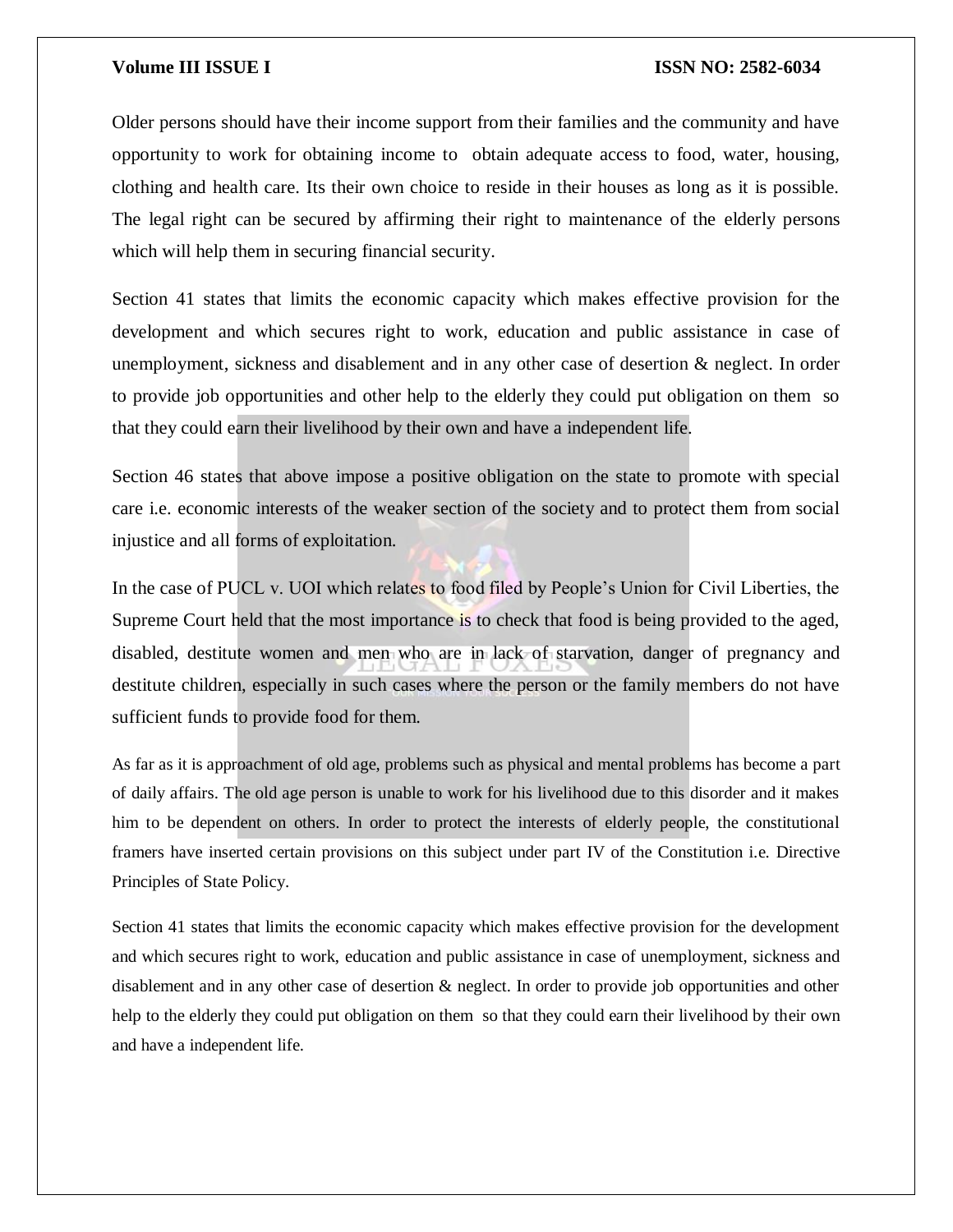Section 46 states that above impose a positive obligation on the state to promote with special care i.e. economic interests of the weaker section of the society and to protect them from social injustice and all forms of exploitation.

### **6. LEGISLATIVE PROVISIONS:**

**Parental right to claim maintenance:**

### **SECTION 125 OF CODE OF CRIMINAL PROCEDURE, 1973-**

- **Right of parents to claim maintenance:** For the purpose of claiming maintenance to father and mother and the elderly persons who are unable to maintain themselves by their own means of livelihood, the certain provisions are being provided under the Code of Criminal Procedure, 1973. The certain provisions are being provided in Chapter IX from Section 125-128 which provides whole procedure for claiming maintenance.
- **Who can claim maintenance-** The provisions contained in sections 125-128 are applicable to all persons belonging to all persons belonging to all religions and have no relationship with the personal law of the parties.

A father or mother, who is unable to maintain themselves is entitled to claim maintenance from his or her son. The Indian society imposes duty upon the children to maintain their parents, but before making any order against married daughter the court satisfies themselves that the daughter is capable and is independent to maintain themselves. Children cannot deny to provide maintenance to the parents on the ground that the parents are not living with them as it is not necessary according to law to live with their children for the purpose to claim maintenance.

**MAINTENANCE AND WELFARE OF PARENTS AND SENIOR CITIZENS ACT,2007-** Until 2007, no special legislation laid down to address the elderly population. The directive principles further mentions rights of elderly and not applicable for private citizens. As far as private citizens are concerned, two acts have been laid down for the purpose of placing obligation for the care of parents with the help of their children if they are not able to take care of themselves i.e. code of criminal procedure, 1973 and Hindu adoption and maintenance act, 1956. In Maintenance and welfare of parents and senior citizens act, 2007, it helps to make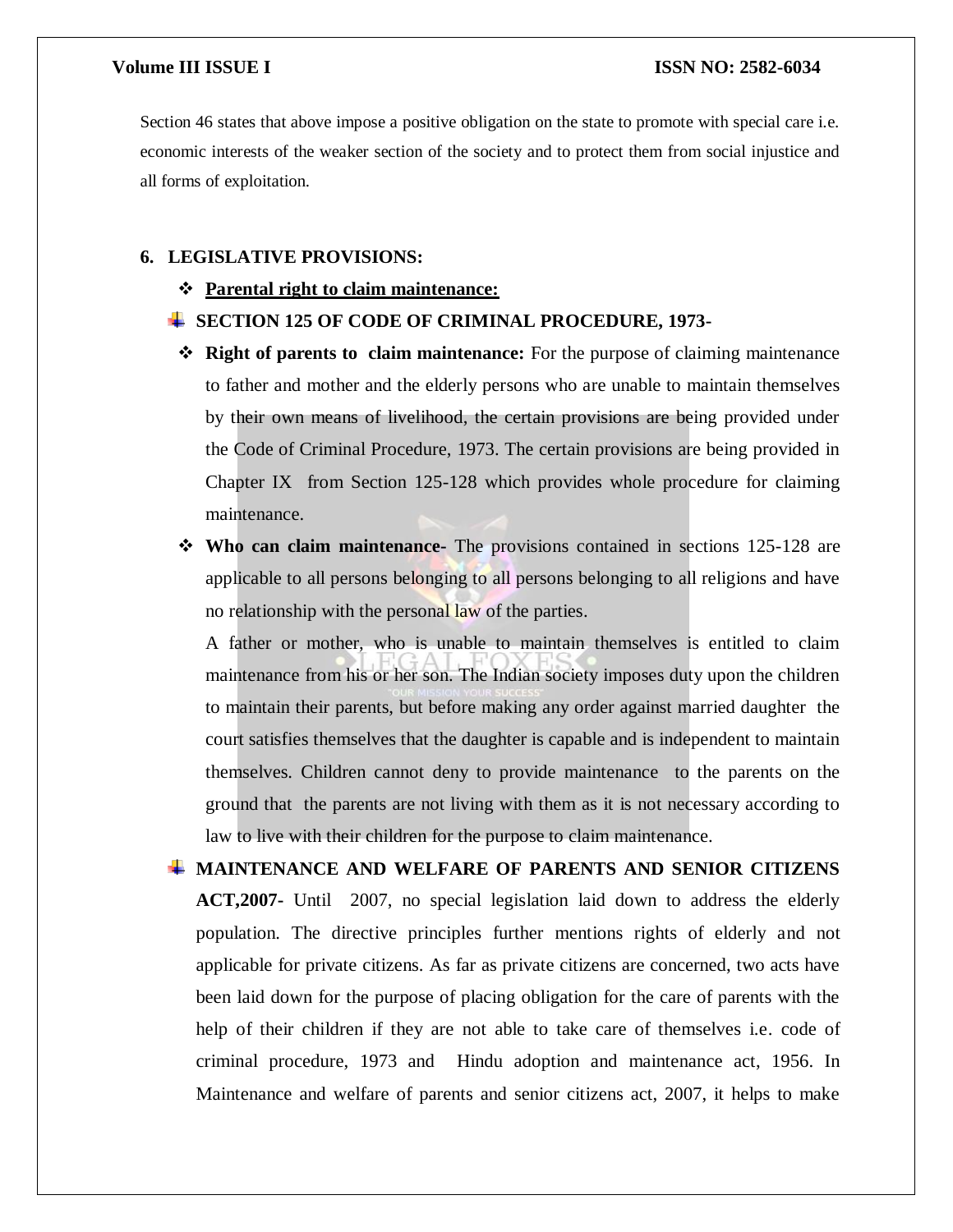legal obligations for children to provide prior maintenance to senior citizens and make oldage home in every district by making provisions for state government.

According to this act, obligation has been laid down on the children and relatives in order to maintain a senior citizen or a parent for the sake of living normal life. The definition of senior citizen is been stated as which mentions Indian citizens aged 60 years as well as all parents who are irrespective of their age. This obligation seeks to both Indian citizens as well as citizens residing in abroad

This act states that children includes sons, daughters, grandsons and granddaughters and parents includes biological, adoptive or step parents. A senior citizen shall have right to seek maintenance tribunal for a monthly allowance from their child or relatives who is unable to maintain himself on his own earnings or property.

As far as childless senior citizens are concerned, relatives are obligate to provide maintenance. In this act, relatives are defined as a person who would be in possession of any other person. In such there are more than one relative who would inherit property, the proportionate payment would be proposed by all relatives where maintenance would be payable in prior proportion by relatives in which relatives would inherit the property.

With regard to gift deed, another controversial area i.e. section 23 of maintenance and welfare of parents and senior citizens act,2007 states those situations where transfer of property is not valid. The situation where basic amenities and physical basic needs will be provided to transferor by the transferee shall be made with condition in gift deed, if transferee does not do so, then transfer will take place by coercion or such fraudulent means.

Section 5 of the act states that within 90 days application for maintenance shall be disposed of. The act also states that if there is default in payment of maintenance, then punishment to be awarded and to provide speedy and effective relief to elderly persons, maintenance tribunal to be established. According to section 12 of the maintenance and welfare of parents and senior citizens act,2007 for the purpose of claiming maintenance even under section 125 of code of criminal procedure,1973 an option has been given to parents or senior citizens but can't be claimed under both acts.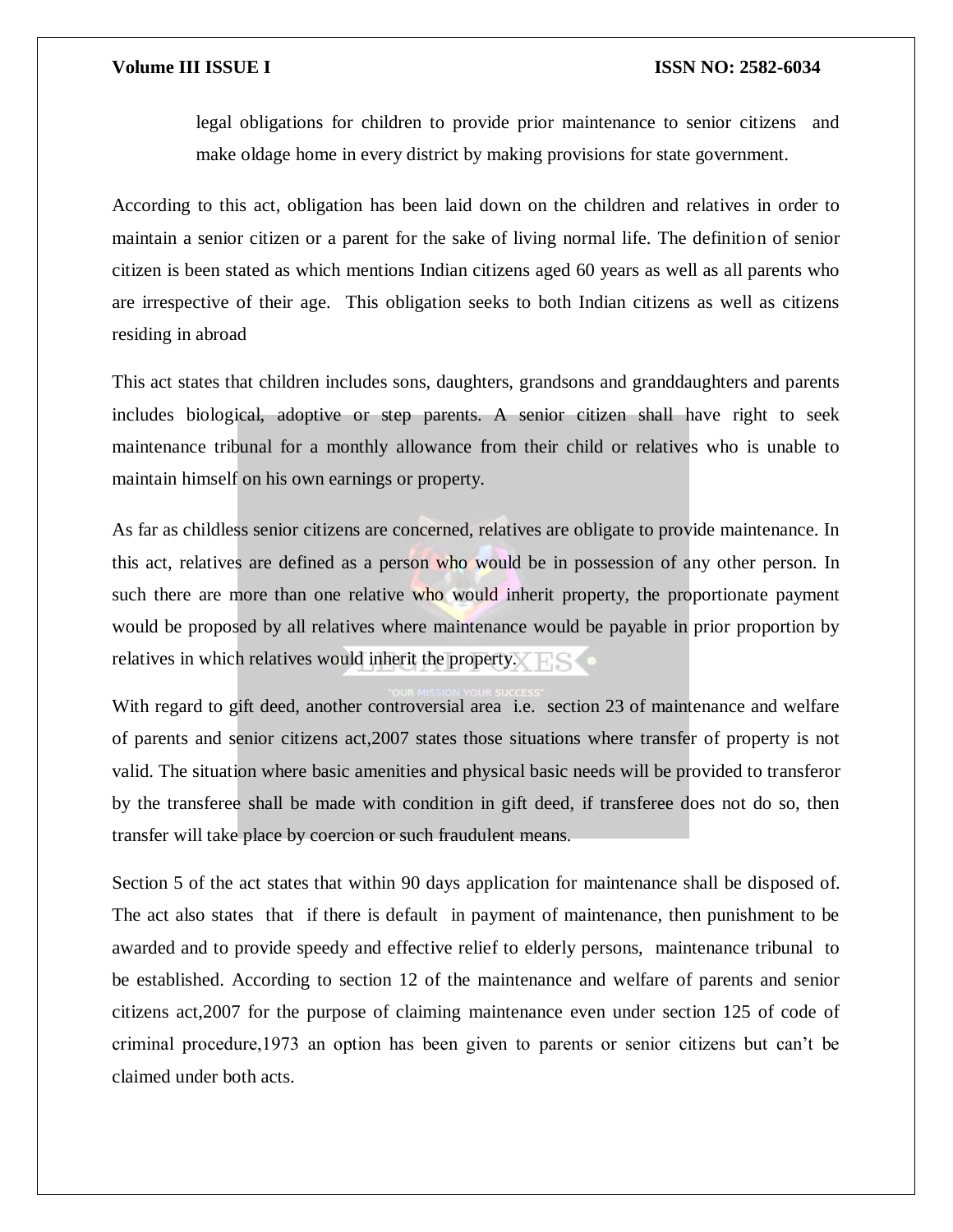The act states certain duties maintainable by the state government. The act states that atleast one old age home per district with minimum 150 senior citizens per home may be established and maintained. The state government shall also prescribe a scheme for management of old age homes which includes standards and services i.e. medical care and entertainment of residents of old age homes to be provided. The separate queues should be maintained for the people i.e. senior citizens, expand facilities for treatment of diseases and expand research for chronic elderly diseases.

In order to ensure that government hospitals and those funded by the government provide beds for all senior citizens, it will directed to state government.

- **Who can demand maintenance-** According to the Maintenance and welfare of parents and senior citizens act 2007, the person who are unsuccessful to maintain themselves from their own income i.e. parents and grandparents can claim maintenance from their children and people who are not having their children and are childless i.e. childless senior citizens who are unable to maintain themselves from their own income can claim maintenance from relatives as stated under the provision of section 5 of the act.
- <sup> $\pm$ </sup> The person obligatory to maintain the elderly-

The children and the specified relatives with sufficient means are obligatory to provide maintenance for their parents and childless senior citizens.

**Certain provisions for the establishment of old age homes-**

What will happen if elderly and children and their specified relatives do not have sufficient means to maintain them?

State Government may establish at least one old age home in every district which are sufficient to accommodate at least 150 elderly who are indigent to maintain those who are indigent, abandoned or neglected. State Government may also set standards and prescribe minimum services for medical care and prescribe scheme for the management of old age homes for the elderly.

**7. PERSONAL LAWS:** In accordance with the moral duty to maintain parents it is being recognized by all the people. As far as law is being concerned, the position of such liability varies from community to community.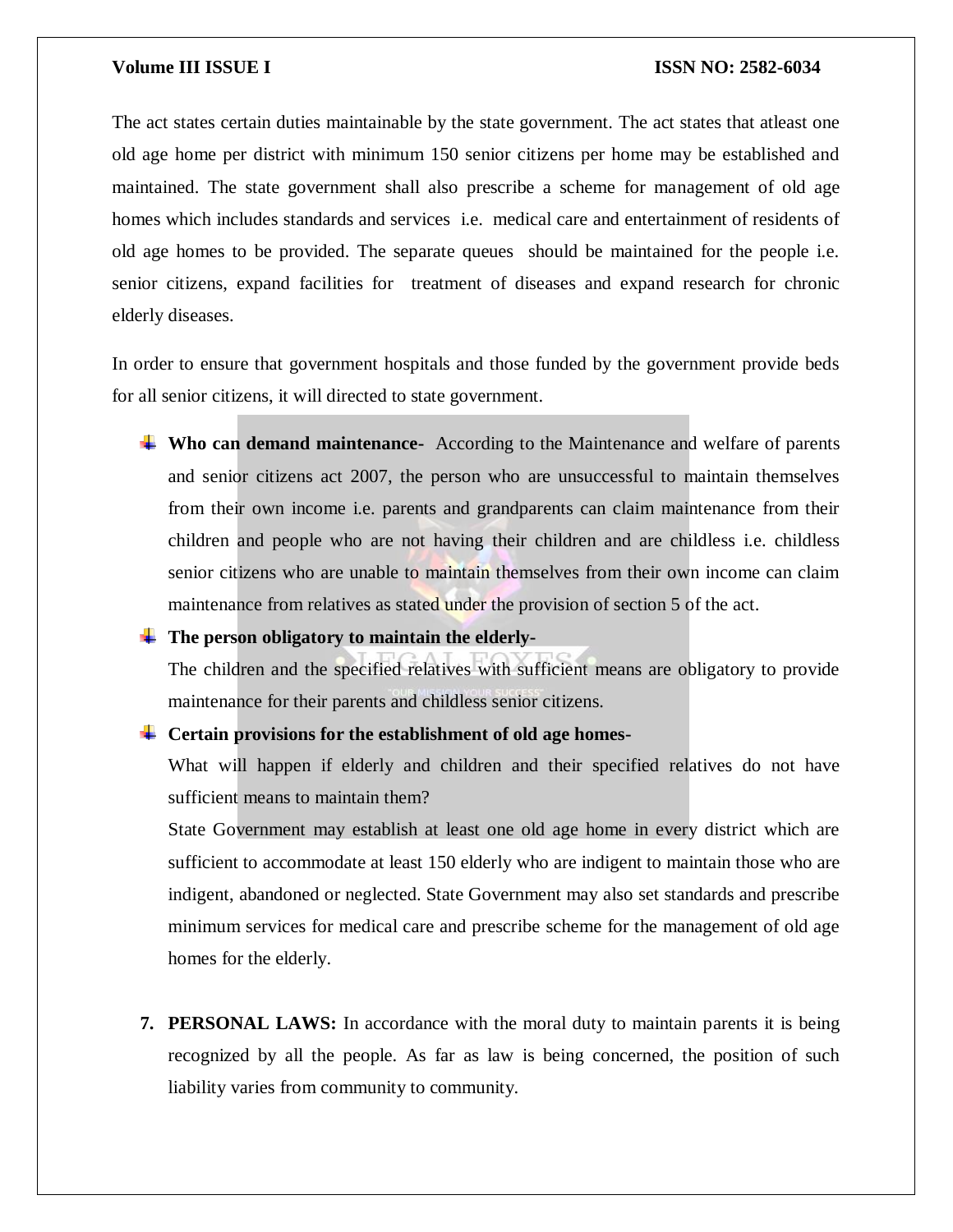### $\blacksquare$  **HINDU LAW:**

- **The Hindu Adoptions and Maintenance act,1956-** A Hindu person is duty bound to maintain his parents whether aged or infirm, if they are unable to maintain themselves out of their own earnings or property and includes a childless stepmother.
- **MUSLIM LAW:** As far as maintenance of aged parents are concerned, it is the duty of children to maintain them under Muslim law too.

### **According to Mulla –**

- a) In the case of easy situations children are bound to maintain their indigent parents and grandparents whether they may be able to earn themselves.
- b) In the strained situations, A son is bound to maintain his mother and if the mother is poor though the mother should not be infirm.
- c) A son who though is poor and is earning something and he is bound to support his father who earns nothing.

### **According to Tyabji-**

According to Hanafi Law, The Maintenance may be claimed from their children and Grandchildren who have their means by indigent parents and grandparents, even if they are able to earn their livelihood. It's a duty of both son and daughter to maintain their parents.

- **CHRISTIAN AND PARSI LAW:** There are no personal laws under Christian and parsi law provided for the maintenance of parents. The person who wish to claim maintenance parents have to apply under the provisions of Criminal Procedure Code,1973 or the Maintenance and Welfare of Parents and Senior Citizens Act,2007.
- **8. POLICIES ESTABLISHED BY THE GOVERNMENT FOR THE ELDERLY PERSONS:** As far as welfare of old persons is being concerned, the government has put a step forward by establishing policies to ensure the welfare of senior citizens. Some of the national policies made by the government are being described under-